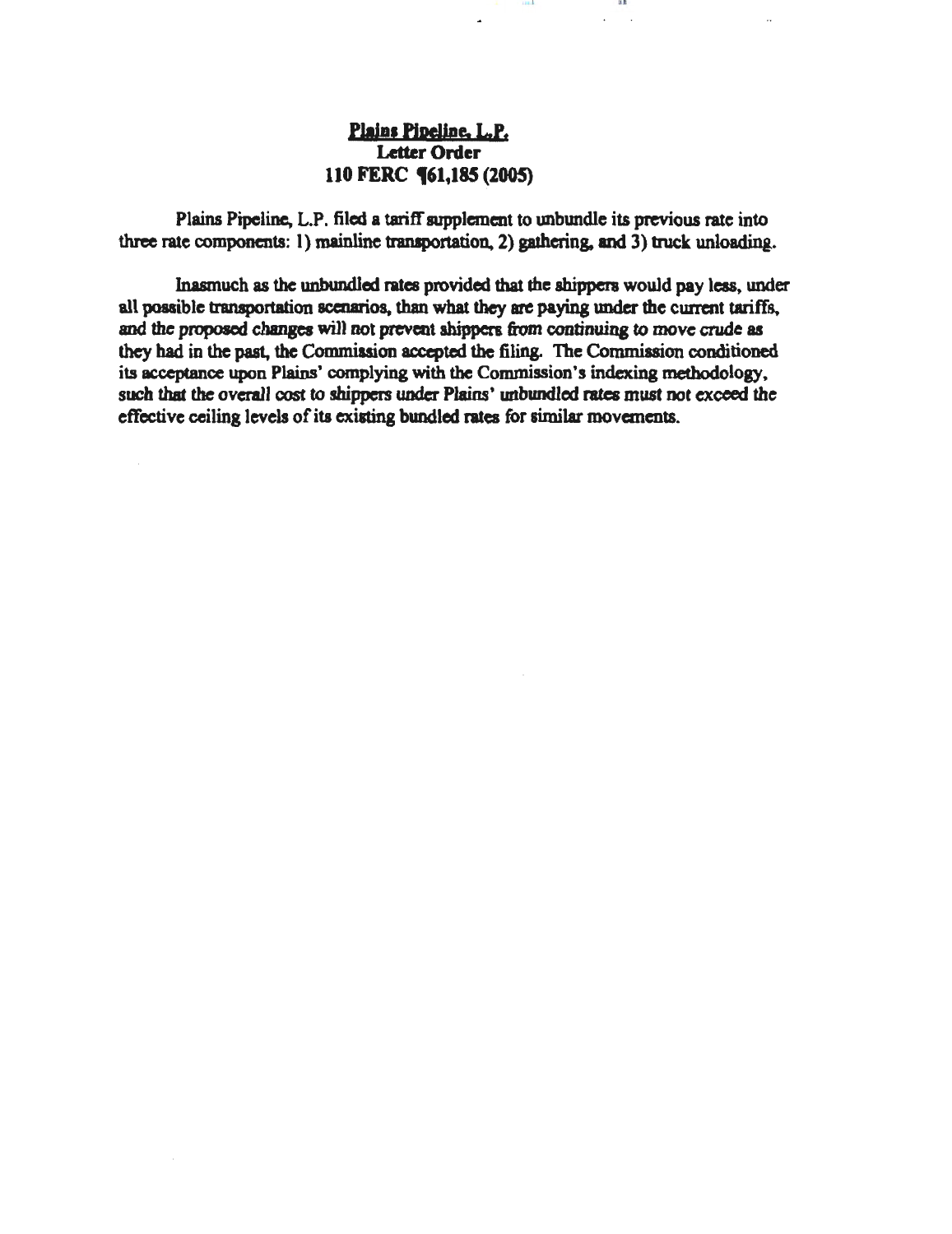r:::CH Inten . .!t Research NetWork Page 1 of6

COMM-OPINION-ORDER. 110 FERC 181,185, Plains Pipeline, L.P., Docket No. IS05-135-000, (February 25, 2005)

C 2005, CCH INCORPORATED. All Rights Reserved. A WoltersKJuwer Company

Plains Pipeline, L.P., Docket No. IS05-135-000

[61,668]

#### [181,185]

Plains Pipeline, L.P., Docket No. IS05-135-000

Letter Order

(Issued February 25, 2005)

## By direction of the Commission: Magalie R. Salas, Secretary.

Reference: Plains Pipeline, L.P. Supplement No. 3 to FERC No. 42

1. On January 25, 2005, Plains PlpeJine, l.P. (Plains) filed its Supplement No. 3 to Ita Rate Schedule FERC No. 42. Plains requested Its proposed tariff beoome effective February 1, 2005. Continental Resources, Inc. (Continental), an oil production company operating throughout the Rocky Mountain, Mid-Continent and Gutt Coast regions of the United States, filed a protest and motion to reject the Plains filing on February 10, 2005. For the reasons appearing below, we conditionally accept the filing effective February 1, 2005, as proposed. This acceptance benefits the public because it reduces rates for transporting aude oil on Plains.

2. As stated in the letter accompanying the tariff filing, Supplement No. 3 to FERC No. 42 breaks down the mainline shipping charges to Baker, Montana, Into three rate components: (1) mainline transportation; (2) gathering; and, (3) truck unloading. Plains states its proposal lowers overall shipping charges to the shipper. In addition, Plains proposes to establish services and rates at two origin points, ELOB Junction and Marmath Station, and submits an affidavit attesting that these newly established services and rates have been agreed to by at least one non-affiliated shipper. Plains requests special permission to file this tariff publication on less than 30 days notice, In order to fulfill a shipper's request

3. As mentioned above, on February 10,2005, Continental flied a protest. motion for Intervention and motiOn for rejection of Ptains' tarttf filing. Continental contends that Plains' attempts to disguise the creation of a substantial number of new initial rates in Supplement No.3. Continental also contends that Plains inappropriately proposes, in Supplement No. 3, to require all crude oil tendered on the Trenton line at McKenzie and Williams Counties, Nofth Dakota, and Richtand and McCone Counties, Montana, contain a sulfur content of no more than 0.35 percent by weight. Finally, Continental alleges that Plains proposes to deduct one-quarter of one percent of all crude oil transported on Plains to allegedly cover "evaporation and loss during transportation," without providing cost justification for this charge. Continental also contends that, as applied to the Baker pipeline system, this evaporation and loss charge is a new rate.

4. On February 15, Plains filed a response to Continental's protest and motion to reject, in which it pointed out certain errors made by Continental in its seeking rejection of Plains' filing. Thereafter, on February 17, 2005, Continental filed an answer to Plains' answer, which it acknowledged is not permitted by the Commission's rules. The only new item contained in Continental's February 15 answer that was not in its original protest is Continental's admission that it had made a mistake as to the composition of the Plains' tariff fifing. Continental therefore withdraws its motion to reject the tariff filing. The rest of this answer appears to be duplicative of what was contained in the protest. Therefore, Continentars motion to reject is deemed withdrawn.

5. Plains FERC Tariff No. 42 contains rates, terms and conditions for two pipelines. The Baker line has origin points in Harding County, South Dakota; Bowman County, North Dakota; and Fallon County, Montana, and a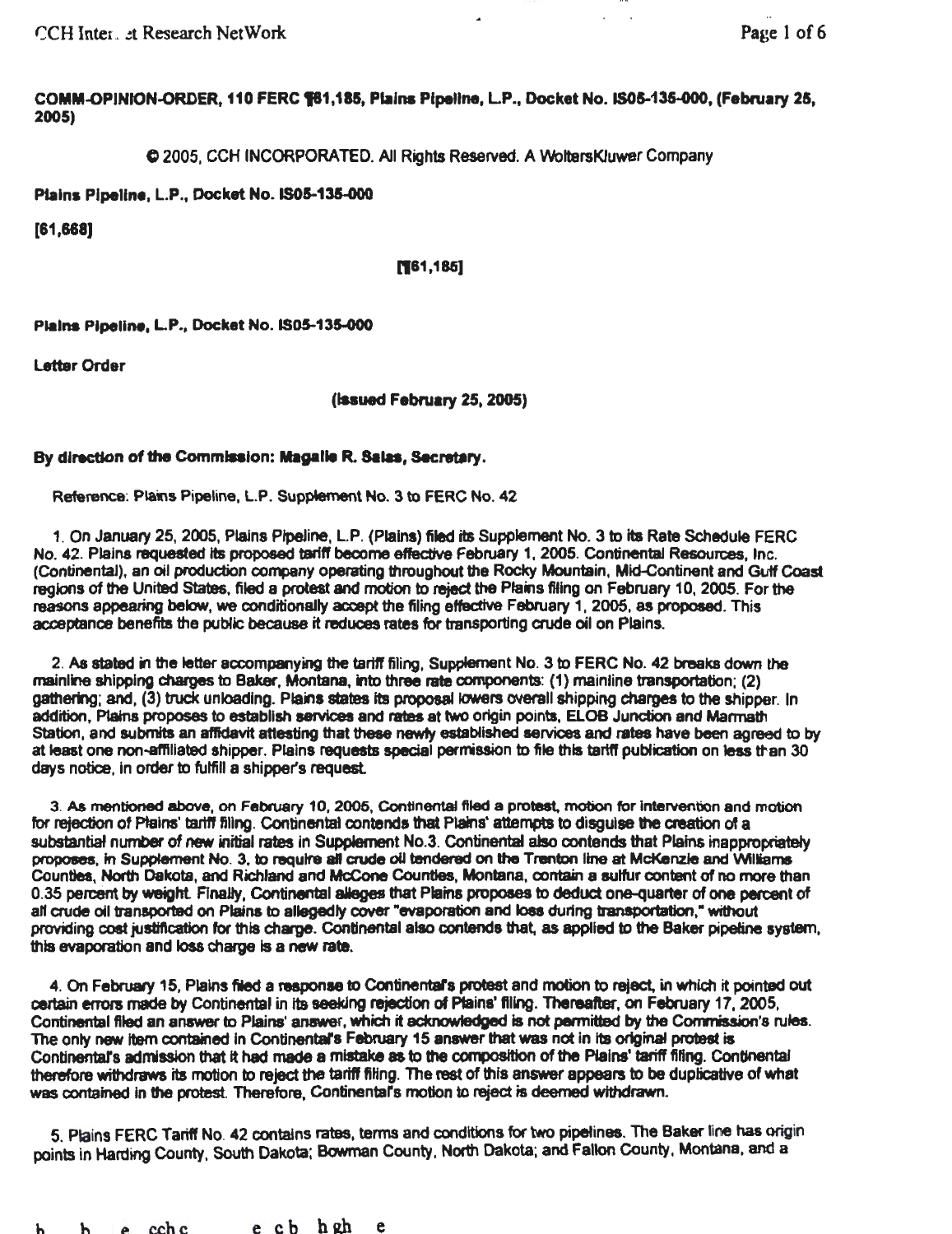## CCH Internet Research NetWork Page 2 of 6

destination of Baker Station, Fallon County, Montana. The Trenton line has origin points in McKenzie and William Counties, North Dakota; and Richland and McCone Counties, Montana, and a destination of Trenton Station, Williams County, North Dakota. In its instant submission, Plains proposes rate changes to its Baker line, but proposes no rate changes to its Trenton line.

 $\tilde{\phantom{a}}$ 

. .

6. The cunent and proposed mainline transportation charges are as follows:

[61 ,669]

| Currently Effective<br>Tariff            |                                    |                                      | <b>Proposed Tariff</b>       | Current / Proposed                                                 |  |  |
|------------------------------------------|------------------------------------|--------------------------------------|------------------------------|--------------------------------------------------------------------|--|--|
| Origin                                   | Rate (¢<br>$\Delta$ <sub>pp1</sub> | Origin                               | Rate $(\hat{c})$<br>$/$ bbl) | Destination                                                        |  |  |
| Harding<br>Station<br>Harding Co.,<br>SD |                                    | 107.40° Cancelled                    |                              | Cancelled Baker Station<br>Fallon County, MT                       |  |  |
| Rhame<br>Station<br>Bowman Co.,<br>ND    | $81.36^*$                          | Rhame<br>Station<br>Bowman Co, ND    | 46.00                        | Baker Station<br>Fallon County, MT                                 |  |  |
| Marmath<br>Station,<br>Bowman Co.,<br>ND | 45.00                              |                                      |                              |                                                                    |  |  |
| Fallor Co., 59.66° ELOB<br>MТ            |                                    | Station,<br>Fallon Co.,<br><b>MT</b> | 34.00                        | Baker Station<br>Fallon County, MT                                 |  |  |
| Baker<br>Station,<br>Fallon Co. MT       | 5.00                               |                                      |                              |                                                                    |  |  |
| Levels.                                  |                                    |                                      |                              | * Currently effective rates are all at their Current Index Ceiling |  |  |

7. Plains propose a truck unloading fee of 7.5 cents per barrel for all shipments unloaded from tank cars and tank truck facilities. In addition, Plains proposes the following gathering charges:

| Gathered In     | Delivered To Origin Point At  |  | Rate $(0 / bbl)$ |
|-----------------|-------------------------------|--|------------------|
| Harding Co., SD | Rhame Station, Bowman Co., ND |  | 30.00            |
| Bowman Co., ND  | Rhame Station, Bowman Co., ND |  | 20.00            |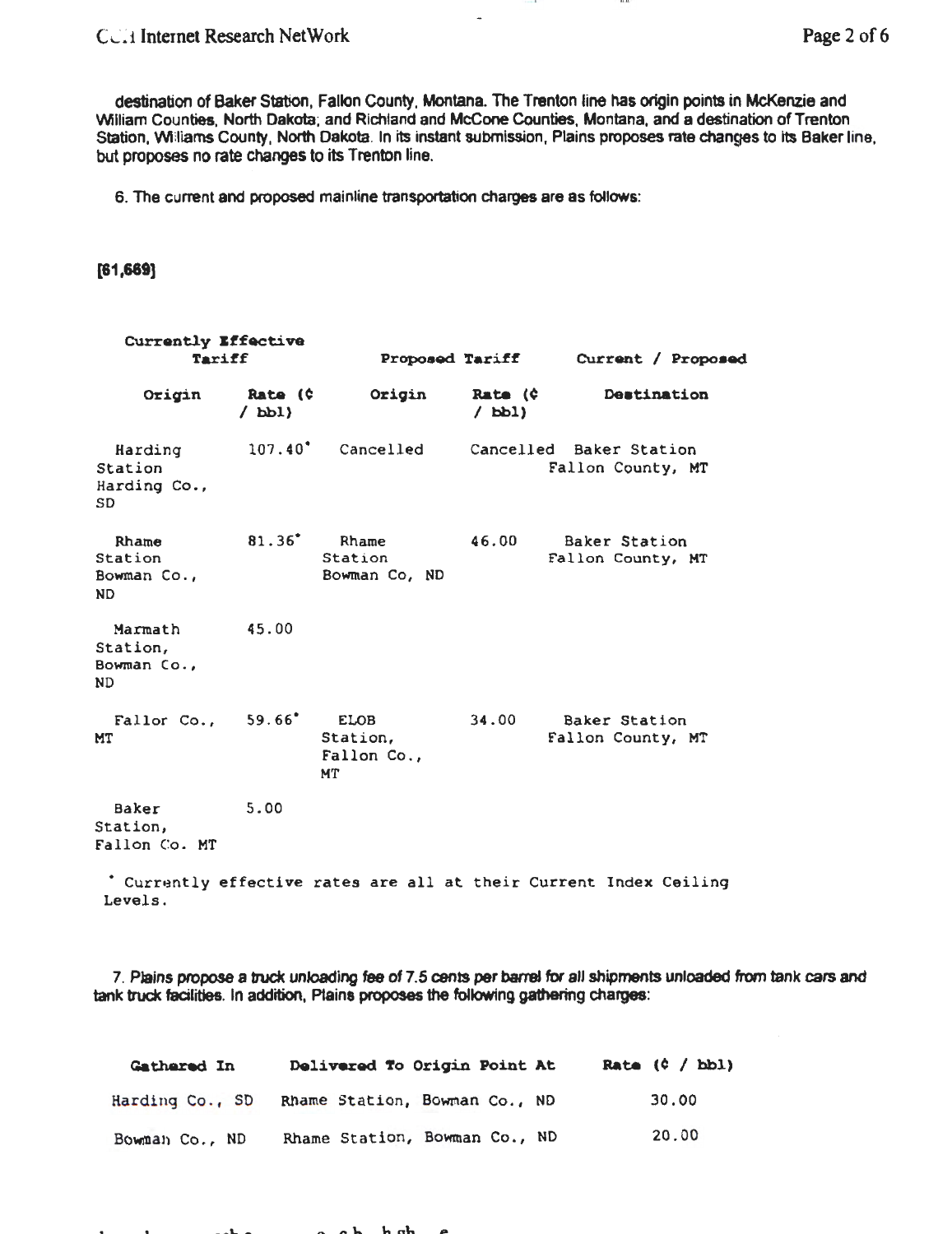## CCH Internet Research NetWork

| Bowman Co., ND ND |  | Marmarth Station, Bowman Co., | 10.00 |
|-------------------|--|-------------------------------|-------|
| Fallon Co., ND    |  | ELOB Station, Fallon Co., ND  | 10.00 |

In its protest, Continental oontends that Plains attempts to establish new tariff rates with the Commission for mainline transportation, as well as gathering and truck unloading fees. Continental urges the Commission to require Plains to provide cost justification for each new rate and charge that It proposes to implement In its tariff filing, Plains states that it used the provisions of Section 342.2(b) of the Commission's regulations to establish these new tariff *rates.* <sup>1</sup>Citing Section 342.2(b), Continental requests that the Commission suspend *each* of Plains' new initial rates and require Plains to submit cost justification that complies with the Commission's requiatory requirements to support them. Continental states that it does not believe Plains can cost justify any of the new initial rates as the Commission's rules and regulations require, because revenues on Plains have substantially increased as a result of throughput increasing approximately 50 percent from January 1, 2004 to the present date.

8. In its response, Plains states that Exhibit A to the transmittal letter accompanying its tariff makes dear that all of the rates at issue represent significant reductions of the rates that shippers would pay for the identical service under the prior tariff. Plains avers that under the previously effective tariff structure, it posted a flat rate for service from each origin to Baker Station that included all services necessary to provide transportation between those points, including truck unloading and gathering, as required. Plains states that it has restructured its rates in two ways: (1) by "unbundling" its rates; and (2) by lowering all the rates across the board, so that all shippers will pay less under the new rate schedule, even if they use all of the services that Plains previously offered.

9. Plains contends Continental's request that the Commission suspend the rates at issue would be contrary to the Interests of shippers, since it would deny them the benefits of the lower rates in the tariff. Plains further asserts that a suspension would be pointless because Section 15(7) of the Interstate Commerce Act only permits the Commission to order refunds of Increased rates.

10. The Commission finds that Continental's arguments supporting its request for suspension and cost justification of Plains' proposed rates are without merit. A review of Plains' submission shows that shippers will pay less for transportation under the proposed unbundled rates than they are currently paying under Plains' effective rates. The following table compares the currently effective rates to the proposed rates for all possible movements of crude petroleum from various origin points in Harding County, South Dakota; Sowman County. North Dakota; and Fallon County, Montana to the destination point at Baker Station, Fallon County, Montana. As can be seen, all possible transportation scenarios result in lower rates for shippers under Plains' proposal and are significantly lower than the current rates which are all at their index ceiling levels.

## (81,870)

|                                            |                    |                       | EffectiveTariff |                                                                       | <b>Proposed Tariff</b> |               |             |  |  |
|--------------------------------------------|--------------------|-----------------------|-----------------|-----------------------------------------------------------------------|------------------------|---------------|-------------|--|--|
| Origin<br><b>TotalRate (0</b><br>$\bullet$ |                    | <b>BundledRate</b> (¢ |                 | <b>Transportation (<math>\phi</math> Gathering (<math>\phi</math></b> |                        |               | TruckUnload |  |  |
|                                            |                    | bbl)                  | $\sqrt{PPI}$    | $/$ bbl)                                                              | bb1)<br>$\prime$       | $\angle$ bbl) |             |  |  |
| SD                                         | Harding Co.,       | $107.40^*$            |                 |                                                                       |                        |               |             |  |  |
|                                            | Harding<br>Station |                       | 46.00           | 30.00                                                                 | 7.5                    | 83.5          |             |  |  |
|                                            | Harding<br>Station |                       | 46.00           | 30.00                                                                 |                        | 76.0          |             |  |  |

h h e cch c e cb hRh e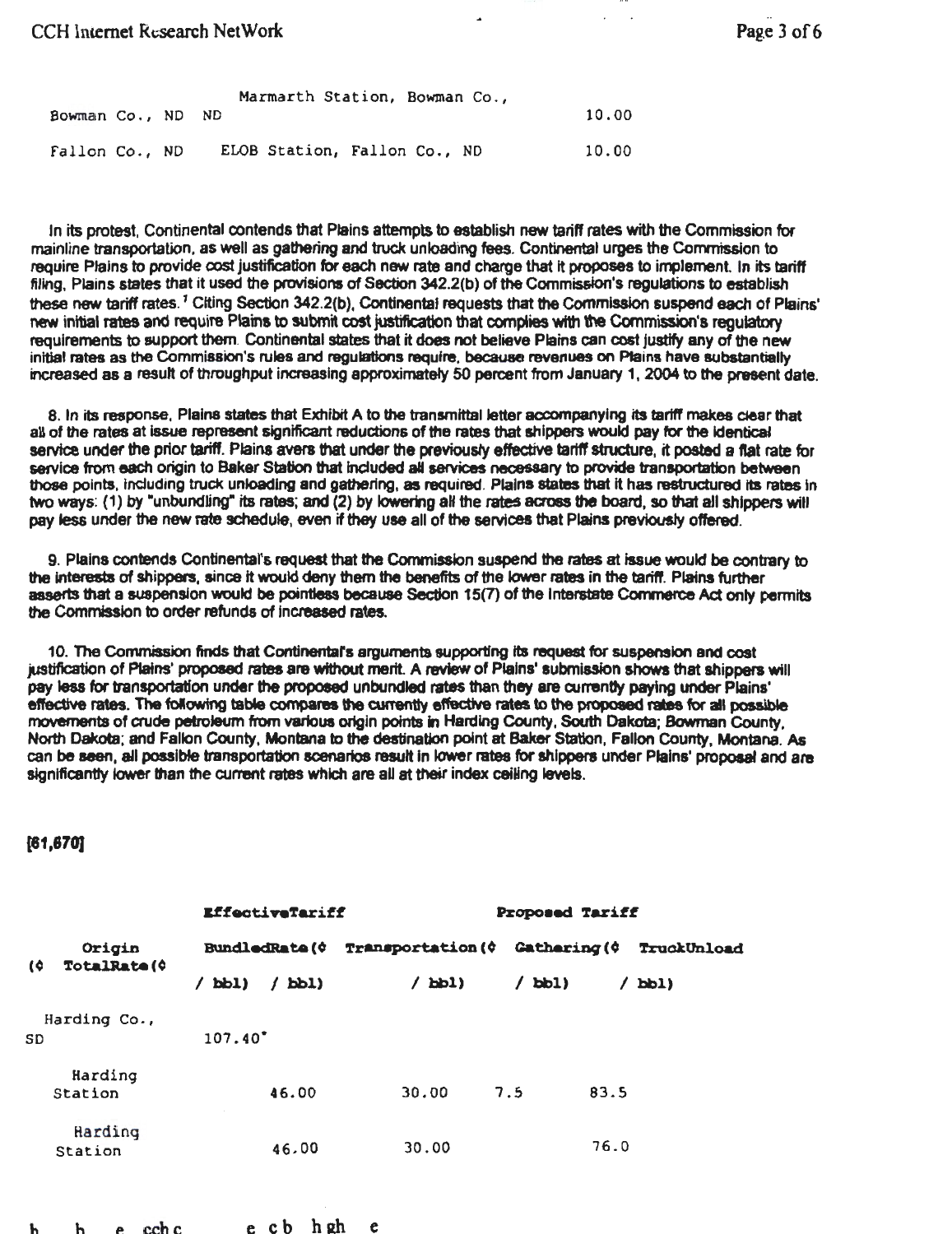| Bowman Co., ND      | 81.36                                                      |       |  |       |     |      |  |
|---------------------|------------------------------------------------------------|-------|--|-------|-----|------|--|
| Rhame<br>Station    |                                                            | 46.00 |  | 20.00 |     | 66.0 |  |
| Rhame<br>Station    |                                                            | 46.00 |  |       | 7.5 | 53.5 |  |
|                     |                                                            |       |  |       |     |      |  |
| Marmarth<br>Station |                                                            | 45.00 |  | 10.00 |     | 55.0 |  |
| Marmarth<br>Station |                                                            | 45.00 |  |       | 7.5 | 52.5 |  |
| Fallon Co., MT      | 59.66                                                      |       |  |       |     |      |  |
| <b>ELOB</b>         |                                                            |       |  |       |     |      |  |
| Junction            |                                                            | 34.00 |  | 10.00 |     | 44.0 |  |
| Baker               |                                                            |       |  |       |     |      |  |
| Station             |                                                            | 5.00  |  |       | 7.5 | 12.5 |  |
| Ceiling Levels.     | * Currently effective rates are all at their Current Index |       |  |       |     |      |  |

11. Ptains points out in its response, that it formerly provided service from Marmarth Station under the rate for the Rhame Station, Bowman County origin, and similarly provided service from ELOB Junction under the rate for the Fallon County origin. In Its protest, Continental also notes that the proposed Marmarth Station origin point was one of the points at Rhame that Continental used to deliver crude oil into the Baker line. As a result, these two origin points represent reductions in the rates of existing services, rather than new services.

12. In an SFPPcase. the Commission discussed SFPP's addition of East Hynes as an origin point, concluding it was merely the addition of a los Angeles origin station to an existing rate cluster, as claimed by SFPP. and that it did not involve a change to a rate or service that SFPP already was providing. *2* The Court of Appeals affinned the Commission's conclusions regarding East Hynes.<sup>3</sup> Similarly, we conclude that the new Marmarth Station origin point belongs to the existing rate Bowman County rate duster, and ELOB Junction origin point is part of the Fallon County. North Dakota rate cluster. *As* such, Continental's protest on the basis of these two points being initial rates is moot Also as can be seen in the above table, we note that the proposed rates for Marmarth Station and ELOB Junction are below the current index ceiling levels of their respective rate clusters.

13. Continental also protests the 5 cents per barrel fee for transportation originating at the Baker Station, Fallon County to a Baker Station. Fallon County destination. Continental contends this is a pump-over fee in order to transfer crude oil from the Plains system into Butte pipeline at Baker, rather than a decrease of Plains' existing rate for transportation from the Fallon County origin to Baker Station. Continental requests the Commission reject this rate as failing to comply with Section 342.2 of the Commission's regulations because it fails to support this initial rate by an affidavit or a cost-of-service justification.

14. We concur with Plain's characterization of the proposed Baker Station, Fallon County origin point as a reduction from its previously effective Fallon County origin rate. Previously, Plains charged shippers transporting crude oil from anywhere within the Fallon County rate cluster a bundled transportation rate of 59.86 cents per barre\ for a movement to the Baker Station destination point The above tab\e shows that shippers now have the opportunity to move crude oil from the Baker Station origin point in Fallon County to the Baker Station destination

c p rh h ah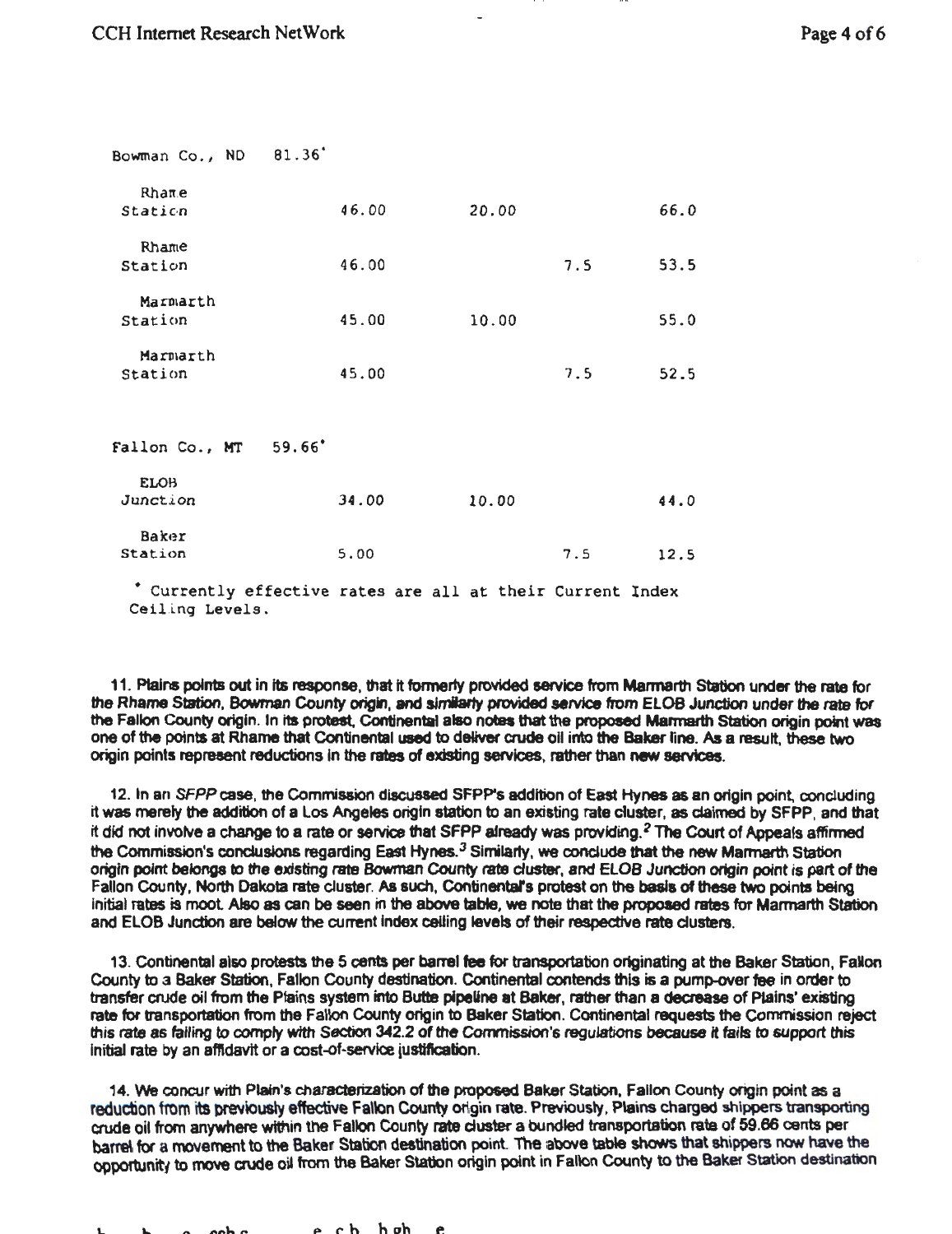point at 12.5 cents per barrel. This rate consists of an unloading charge of 7.5 cents per barrel and a mainline transportation fee of 5 cents per barrel. As a result, shippers wanting to make this movement will benefit from this substantial rate reduction. Therefore, we will deny Continental's request to reject this proposed rate.

15. Continental claims it is unjust and unreasonable for Plains to cancel the mainline service from Harding Station, South Dakota to Baker Station, Montana. Continental contends that Plains' proposed gathering line service of 30 cents a barrel from Harding Station to Rhame, with mainline service continuing from Rhame to Baker, Imposes a new gathering fee on shippers accessing the Plains mainline at Harding. Continental requests the Commission reject the purported cancellation of Harding as a mainline origin, or alternatively suspend the Harding cancellation.

## [81,671)

16. As was discussed ear11er, Plains proposes to unbundled its transportation rates. Under it proposal, Plains proposes to treat the portion of Its line running from Harding Station to Rhame as a gathering line. This proposed change will not prevent shippers from continuing to move crude from Harding Station to Baker Station. Now Instead of paying 107.40 cents per barrel for this movement, shippers will pay either 83.5 cents per barrel, consisting of an unloading charge of 7.5 cents per barrel, a gathering charge of 30 cents per barrel and a transportation rate of 46 cents per barrel; or 76 cents per barrel, if unloading into the Harding Station to Rhame gathering line is not required. Contrary to Continental's assertion that Plains proposes a new 30 cents per barrel gathering fee, PlaJns reduces the coats to a shipper moving crude oil from Harding Station to Baker Station by 23.9 cents per barrel Of 31.40 cents per barrel. As a result. we ftnd Continental's arguments lacking and we wil deny Continental's request that we reject or suspend Plains' proposed cancellation of Harding as a mainline origin.

17. Continental states it is unjust and reasonable for Plains to require in Supplement No. 3 to FERC Tariff No. 42 that all crude oil tendered for shipment to Trenton Station, North Dakota from McKenzie and Williams Counties, North Dakota or Richland and McCone Counties meet a 0.35 percent sulfur requirement It aJso states that it Is unjust and reasonable for Plains to require in Supplement No. 3 to FERC Tariff No. 42 that every shipper provide 0.25 percent of its crude oil shipments to Plains in order to cover loss and evaporation during shipment.

18. Plains did not file in Supplement No. 3 to FERC Tariff No. 42 for any of the above requirements. These requirements were being brought forward unchanged from Supplement No. 2 to FERC Tariff No. 42 which became eftective on February 1, 2006. The protest period for Supplement No. 2 ended on January 25, 2005, and no protests were filed. Moreover, the Commission accepted Supplement No. 2 and it no longer is subject to suspension. Therefore, we deny Continental's protest challenging the sulfur spedfication provision.

19. The Commission accepts Plains Supplement No. 3 to FERC No. 2 effective, February 1, 2005, as proposed. However, we condition our acceptance upon Plains' unbundled rates complying with the Commission's index methodology in the future. This means that the overall cost to shippers under Plains' unbundled rates must not exceed the effective ceiling leyels of its existing bundled rates for similar movements. For example, the total unbundled cost for the movement of aude oft from Harding Station to Baker Station may not exceed the Index ceiting level of 107.40 cents per barrel (as adjusted each July 1) that is established for this movement. The current index ceiling levels for transportation of crude oil from Bowman County, North Dakota; and Fallon County, Montana to Baker Station are 81.36 cents per barrel and 59.66 cents per barrel, respectively.

 $1$  Section 342.2 states that "A carrier must justify an initial rate for new service by: (a) Filing cost, revenue, and throughput data supporting such rate as required by Part 346 of this chapter; or (b) Filing a sworn atndavit that the rate is agreed to by at least one non-affiliated person who intends to use the service in question, provided that if a protest to the initial rate is filed, the carrier must comply with Paragraph (a) of this section."

## <sup>2</sup> 86 FERC 161,022, at pp. 61,062-63 (1999).

<sup>~</sup>BP *West* Coast Products, LLC *v.* Federal Energy Regulatory Commission, 374 F. 3d 1263 (2004) at 1273.